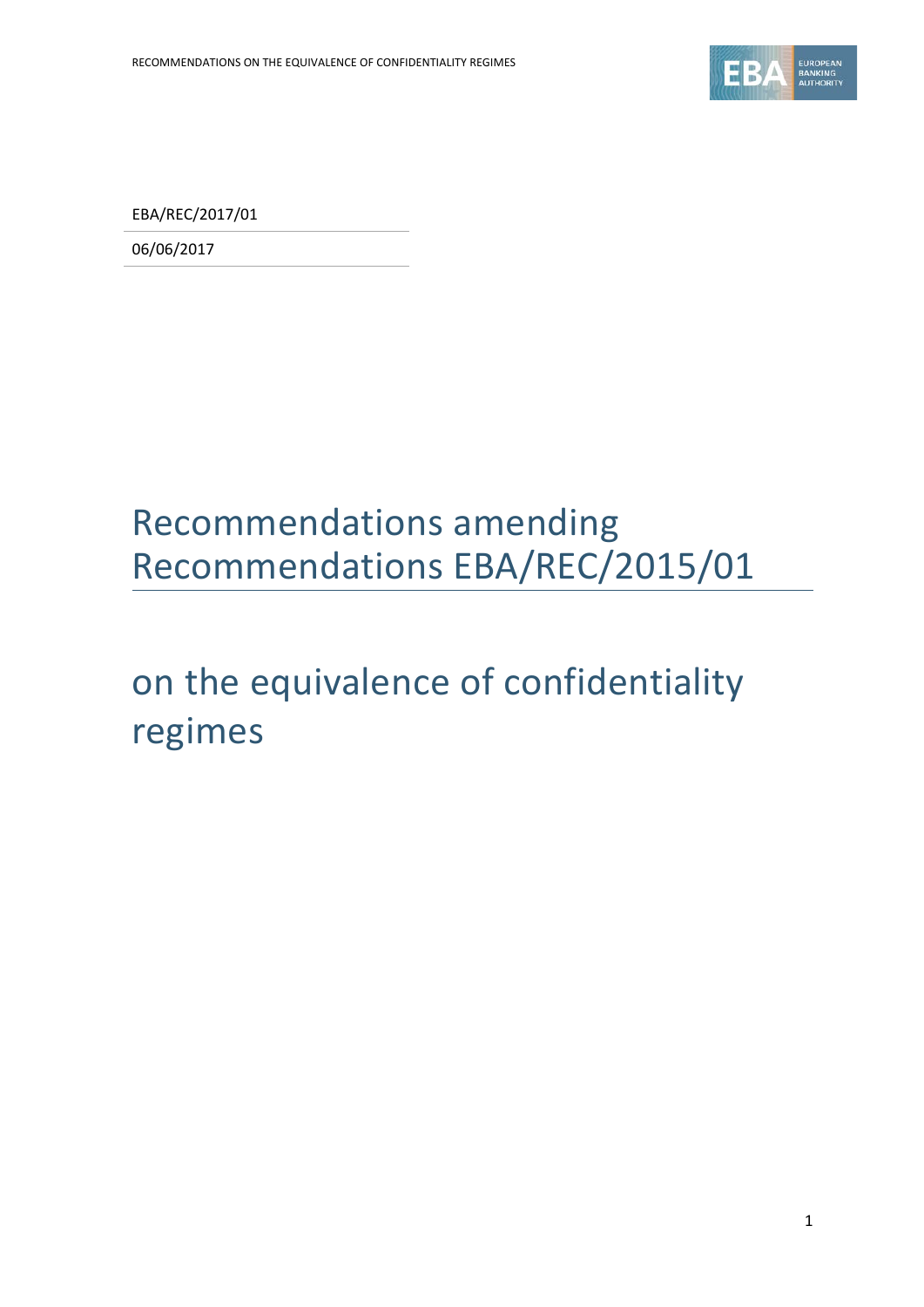## 1. Compliance and reporting obligations

#### Status of these recommendations

- 1. This document contains recommendations issued pursuant to Article 16 of Regulation (EU) No [1](#page-1-0)093/2010<sup>1</sup>. In accordance with Article 16(3) of Regulation (EU) No 1093/2010, competent authorities and financial institutions must make every effort to comply with the recommendations.
- 2. Recommendations set the EBA view of appropriate supervisory practices within the European System of Financial Supervision or of how Union law should be applied in a particular area. Competent authorities as defined in Article 4(2) of Regulation (EU) No 1093/2010 to whom recommendations apply should comply by incorporating them into their practices as appropriate (e.g. by amending their legal framework or their supervisory processes), including where recommendations are directed primarily at institutions.

#### Reporting requirements

l

- 3. According to Article 16(3) of Regulation (EU) No 1093/2010, competent authorities must notify the EBA as to whether they comply or intend to comply with these recommendations, or otherwise with reasons for non-compliance, by 07.08.2017. In the absence of any notification by this deadline, competent authorities will be considered by the EBA to be noncompliant. Notifications should be sent by submitting the form available on the EBA website to [compliance@eba.europa.eu](mailto:compliance@eba.europa.eu) with the reference 'EBA/REC/2017/01'. Notifications should be submitted by persons with appropriate authority to report compliance on behalf of their competent authorities. Any change in the status of compliance must also be reported to EBA.
- 4. Notifications will be published on the EBA website, in line with Article 16(3).

<span id="page-1-0"></span> $<sup>1</sup>$  Regulation (EU) No 1093/2010 of the European Parliament and of the Council of 24 November 2010 establishing a</sup> European Supervisory Authority (European Banking Authority), amending Decision No 716/2009/EC and repealing Commission Decision 2009/78/EC, (OJ L 331, 15.12.2010, p.12).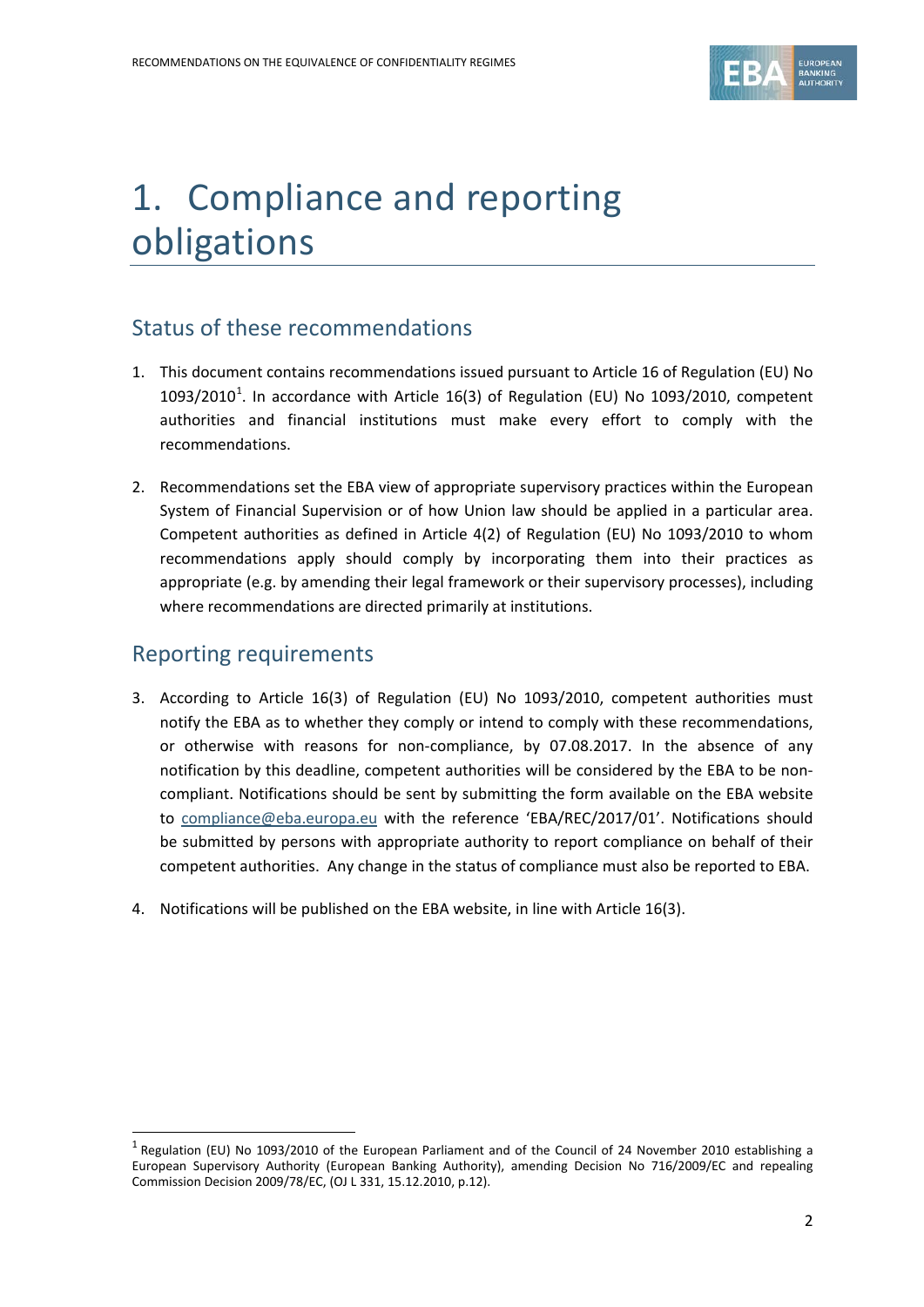

#### 2. Addressees

5. These recommendations are addressed to competent authorities as defined in of Article 4(2) of Regulation (EU) No 1093/2010.

# 3. Implementation

#### Date of application

6. These recommendations apply from 12 January 2017.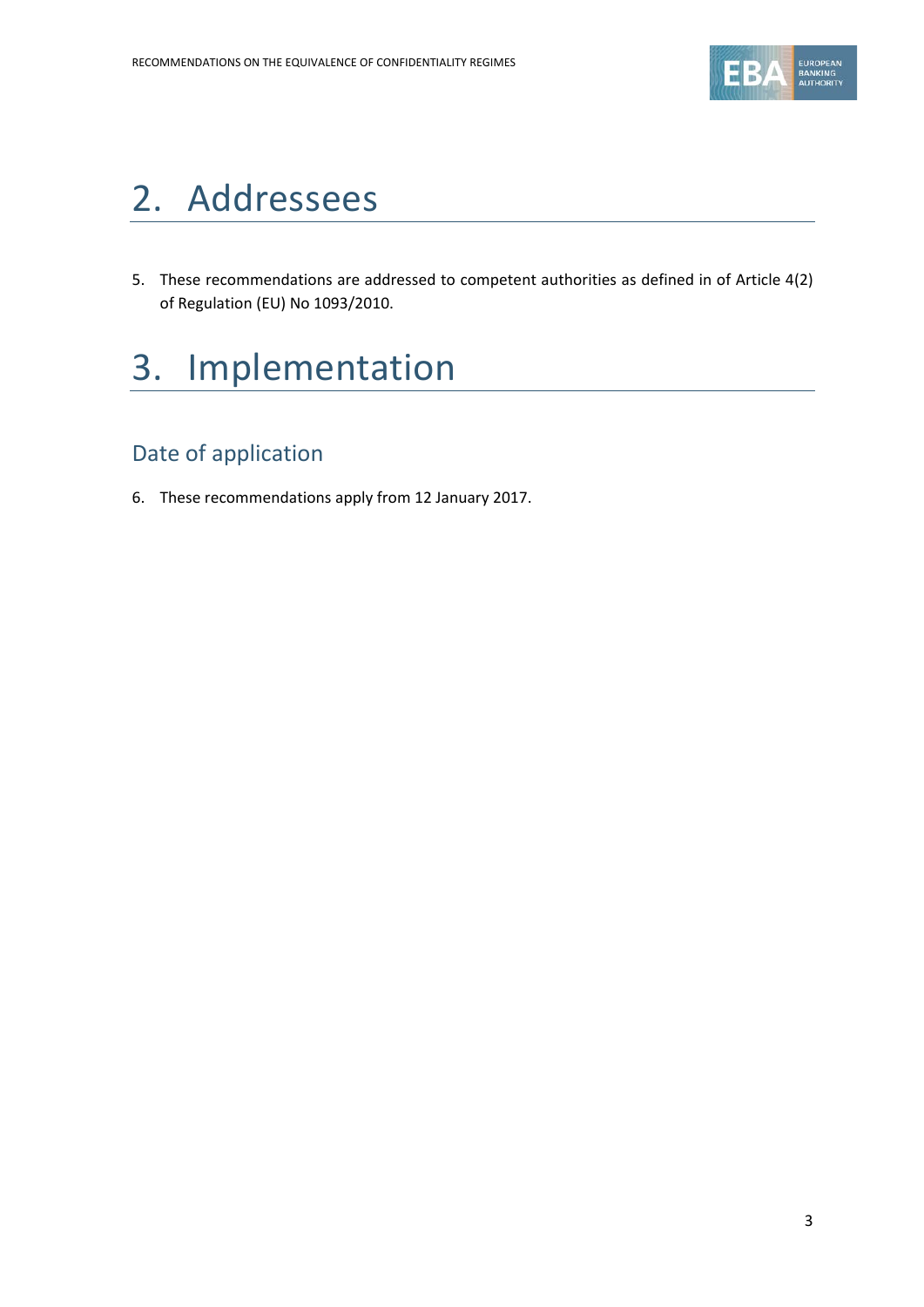

#### 4. Amendments

#### 7. Recommendations EBA/REC/2015/01 on the equivalence of confidentiality regimes are amended as follows:

The following rows are added to the Annex "Table of authorities assessed and equivalence assessment performed"

| <b>AUTHORITY</b><br><b>ASSESSED</b>                                                                                                           | <b>PRINCIPLE 1:</b><br><b>NOTION OF</b><br><b>CONFIDENTIAL</b><br><b>INFORMATION</b>                  | <b>PRINCIPLE 2:</b><br><b>PROFESSIONAL</b><br><b>SECRECY</b><br><b>REQUIREMENTS</b>                  | <b>PRINCIPLE 3:</b><br><b>RESTRICTIONS ON</b><br>THE USE OF<br><b>CONFIDENTIAL</b><br><b>INFORMATION</b>                | <b>PRINCIPLE 4:</b><br><b>RESTRICTIONS ON</b><br><b>FURTHER DISCLOSURE OF</b><br><b>CONFIDENTIAL</b><br><b>INFORMATION</b>                                                                                                                                                 | <b>ADDITIONAL</b><br><b>INFORMATION FOR</b><br><b>CONSIDERATION: BREACH</b><br>OF PROFESSIONAL<br><b>SECRECY AND OTHER</b><br><b>REQUIREMENTS RELATED</b><br><b>TO CONFIDENTIAL</b><br><b>INFORMATION</b><br><b>DISCLOSURE</b> | <b>OVERALL</b><br><b>ASSESSMENT</b> |
|-----------------------------------------------------------------------------------------------------------------------------------------------|-------------------------------------------------------------------------------------------------------|------------------------------------------------------------------------------------------------------|-------------------------------------------------------------------------------------------------------------------------|----------------------------------------------------------------------------------------------------------------------------------------------------------------------------------------------------------------------------------------------------------------------------|--------------------------------------------------------------------------------------------------------------------------------------------------------------------------------------------------------------------------------|-------------------------------------|
| Australia<br>Australian<br>1)<br>Prudential<br>Regulation<br>Authority<br>$(APRA) -$<br>http://www<br>.apra.gov.a<br>u/Pages/de<br>fault.aspx | Section 56 (1) of<br>the Australian<br>Prudential<br>Regulation<br>Authority Act 1998,<br>No.50, 1998 | Section 56 of the<br>Australian<br>Prudential<br>Regulation<br>Authority Act<br>1998, No.50,<br>1998 | Section 56, Section<br>10 $A(1)$ of the<br>Australian<br>Prudential<br>Regulation<br>Authority Act 1998,<br>No.50, 1998 | Section 56 of the Australian<br><b>Prudential Regulation</b><br>Authority Act 1998, No.50,<br>1998 Section 56, Section<br>10A.<br>Article 2 of the APRA<br>Protocol for Release of<br>Documents to Third Parties<br>so as to Maintain<br>Confidentiality, February<br>2013 | Section 56 (2) of the<br>Australian Prudential<br><b>Regulation Authority Act</b><br>1998, No.50, 1998                                                                                                                         | Equivalent                          |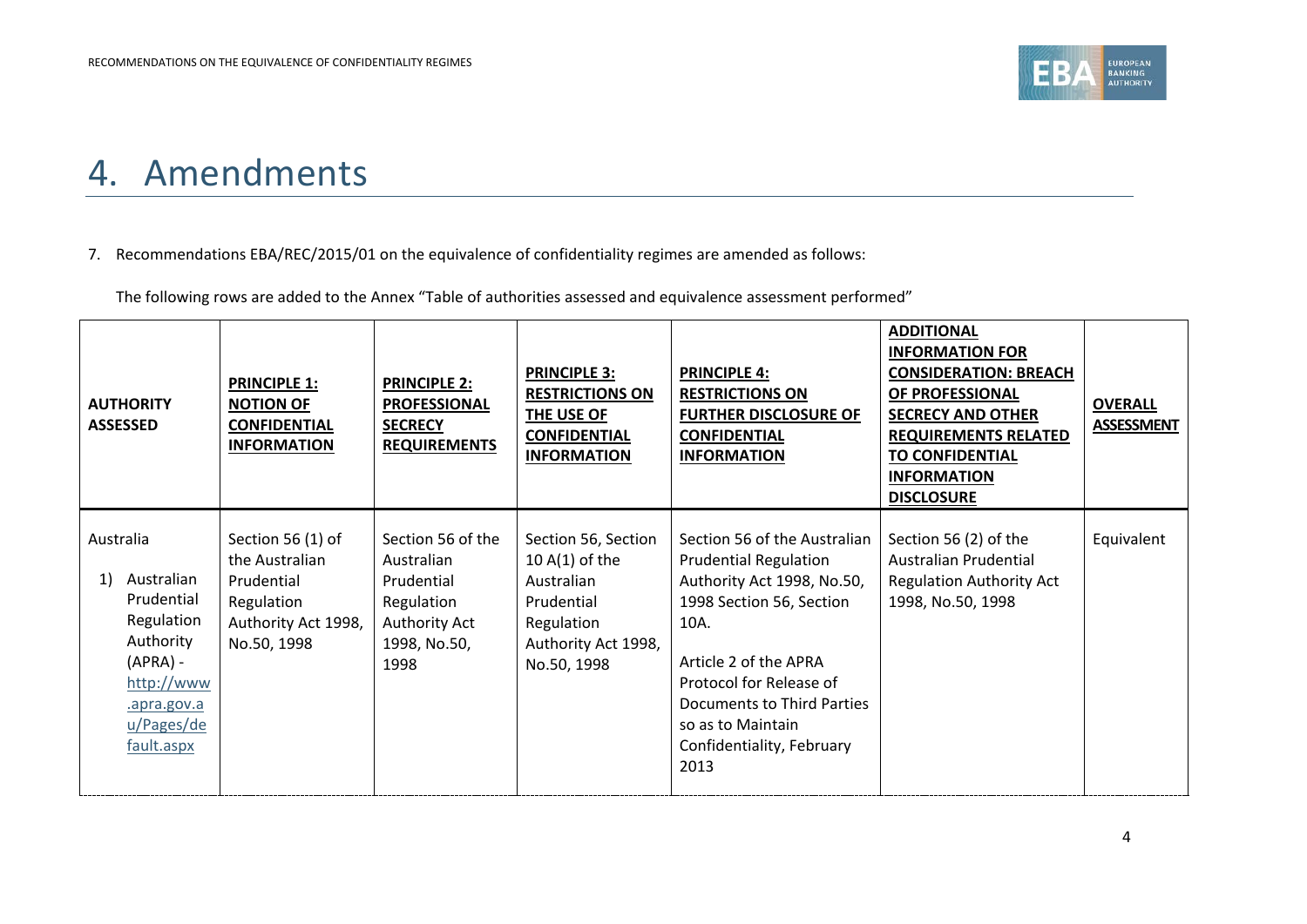

| <b>AUTHORITY</b><br><b>ASSESSED</b>                                                                                     | <b>PRINCIPLE 1:</b><br><b>NOTION OF</b><br><b>CONFIDENTIAL</b><br><b>INFORMATION</b> | <b>PRINCIPLE 2:</b><br><b>PROFESSIONAL</b><br><b>SECRECY</b><br><b>REQUIREMENTS</b>                                                                                          | <b>PRINCIPLE 3:</b><br><b>RESTRICTIONS ON</b><br>THE USE OF<br><b>CONFIDENTIAL</b><br><b>INFORMATION</b> | <b>PRINCIPLE 4:</b><br><b>RESTRICTIONS ON</b><br><b>FURTHER DISCLOSURE OF</b><br><b>CONFIDENTIAL</b><br><b>INFORMATION</b>                                                                                                   | <b>ADDITIONAL</b><br><b>INFORMATION FOR</b><br><b>CONSIDERATION: BREACH</b><br>OF PROFESSIONAL<br><b>SECRECY AND OTHER</b><br><b>REQUIREMENTS RELATED</b><br><b>TO CONFIDENTIAL</b><br><b>INFORMATION</b><br><b>DISCLOSURE</b> | <b>OVERALL</b><br><b>ASSESSMENT</b> |
|-------------------------------------------------------------------------------------------------------------------------|--------------------------------------------------------------------------------------|------------------------------------------------------------------------------------------------------------------------------------------------------------------------------|----------------------------------------------------------------------------------------------------------|------------------------------------------------------------------------------------------------------------------------------------------------------------------------------------------------------------------------------|--------------------------------------------------------------------------------------------------------------------------------------------------------------------------------------------------------------------------------|-------------------------------------|
| Reserve<br>2)<br>Bank of<br>Australia<br>$(RBA) -$<br>http://www<br>.rba.gov.au/                                        | Section S79A of the<br>Reserve Bank Act<br>1959, No. 4, 1959                         | Section S79 A,B of<br>the Reserve Bank<br>Act 1959, No. 4,<br>1959                                                                                                           | Section S79 of the<br>Reserve Bank Act<br>1959, No. 4, 1959                                              | Reserve Bank Act 1959, No.<br>4, 1959, Section S79,<br>Section 10 A(1).<br>RBA Protected Information,<br><b>Protected Documents and</b><br><b>Maintaining Confidentiality</b><br>- Instructions, October<br>2016, Section 7. | Section S79A of the<br>Reserve Bank Act 1959,<br>No. 4, 1959                                                                                                                                                                   | Equivalent                          |
| Hong Kong<br>Hong Kong<br>1)<br>Monetary<br>Authority<br>(HKMA) -<br>http://www<br>.hkma.gov.<br>hk/eng/ind<br>ex.shtml | Section 120.1-4 of<br>the Hong Kong<br><b>Banking Ordinance</b>                      | Section 120.1.a-c;<br>and Section 120.2<br>of the Hong Kong<br><b>Banking</b><br>Ordinance<br>Chapter 521,<br>Hong Kong<br><b>Official Secrets</b><br>Ordinance<br>Para. 2-5 | Section 120.1 and<br>Section 7.1-2 of the<br>Hong Kong Banking<br>Ordinance                              | Section 120.5 of the Hong<br>Kong Banking Ordinance                                                                                                                                                                          | Section 120.6 of the Hong<br>Kong Banking Ordinance                                                                                                                                                                            | Equivalent                          |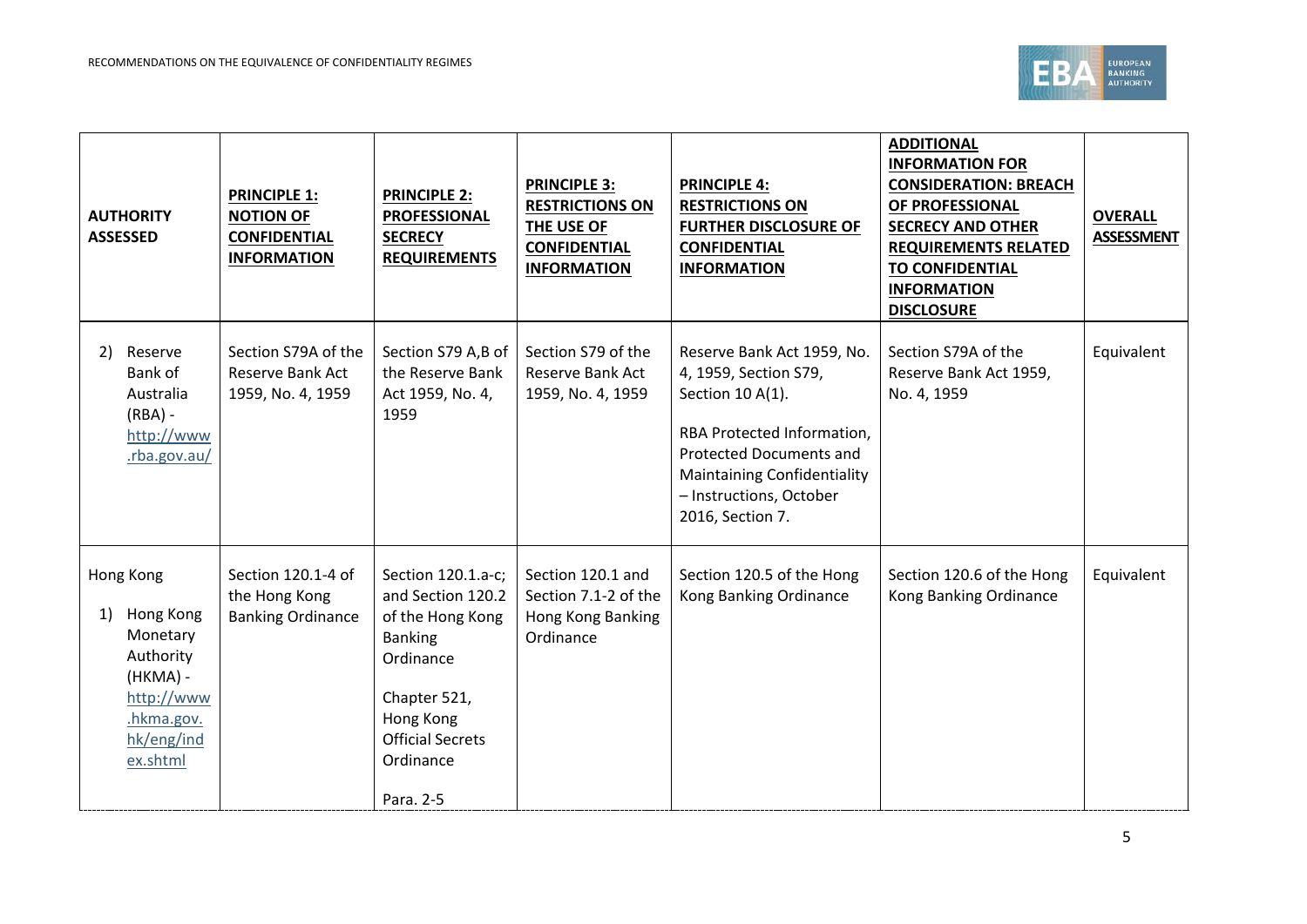

| <b>ASSESSED</b> | <b>AUTHORITY</b>                                            | <b>PRINCIPLE 1:</b><br><b>NOTION OF</b><br><b>CONFIDENTIAL</b><br><b>INFORMATION</b>                                          | <b>PRINCIPLE 2:</b><br><b>PROFESSIONAL</b><br><b>SECRECY</b><br><b>REQUIREMENTS</b>                                                                                                                                                 | <b>PRINCIPLE 3:</b><br><b>RESTRICTIONS ON</b><br>THE USE OF<br><b>CONFIDENTIAL</b><br><b>INFORMATION</b> | <b>PRINCIPLE 4:</b><br><b>RESTRICTIONS ON</b><br><b>FURTHER DISCLOSURE OF</b><br><b>CONFIDENTIAL</b><br><b>INFORMATION</b>                      | <b>ADDITIONAL</b><br><b>INFORMATION FOR</b><br><b>CONSIDERATION: BREACH</b><br>OF PROFESSIONAL<br><b>SECRECY AND OTHER</b><br><b>REQUIREMENTS RELATED</b><br><b>TO CONFIDENTIAL</b><br><b>INFORMATION</b><br><b>DISCLOSURE</b> | <b>OVERALL</b><br><b>ASSESSMENT</b> |
|-----------------|-------------------------------------------------------------|-------------------------------------------------------------------------------------------------------------------------------|-------------------------------------------------------------------------------------------------------------------------------------------------------------------------------------------------------------------------------------|----------------------------------------------------------------------------------------------------------|-------------------------------------------------------------------------------------------------------------------------------------------------|--------------------------------------------------------------------------------------------------------------------------------------------------------------------------------------------------------------------------------|-------------------------------------|
|                 |                                                             |                                                                                                                               | (Integrity) of the<br><b>HKMA</b><br>Administration<br>Circular No.<br>4/2014 Code of<br>conduct<br>Para. 7-8, and<br>para. 27 of the<br>HKMA Policy and<br>Procedures on<br>Post-Termination<br>Employment of<br><b>HKMA Staff</b> |                                                                                                          |                                                                                                                                                 |                                                                                                                                                                                                                                |                                     |
| Japan<br>1)     | Bank of<br>Japan (BoJ)<br>https://ww<br>w.boj.or.jp<br>/en/ | Article 29 of the<br>Bank of Japan Act<br>Article 100 (1) of<br><b>National Service</b><br><b>Public Act</b><br>Supreme Court | Article 29 of the<br>Bank of Japan Act<br>Article 23 of the<br>Attorney Act<br>Article 27 of the<br><b>Certified Public</b>                                                                                                         | Article 1,29 of Bank<br>of Japan Act                                                                     | Article 1,29 of the Bank of<br>Japan Act<br>Article 4 of the Act for<br>Establishment of the<br>Ministry of Finance<br>Article 4 of the Act for | Article 63 of the Bank of<br>Japan Act                                                                                                                                                                                         | Equivalent                          |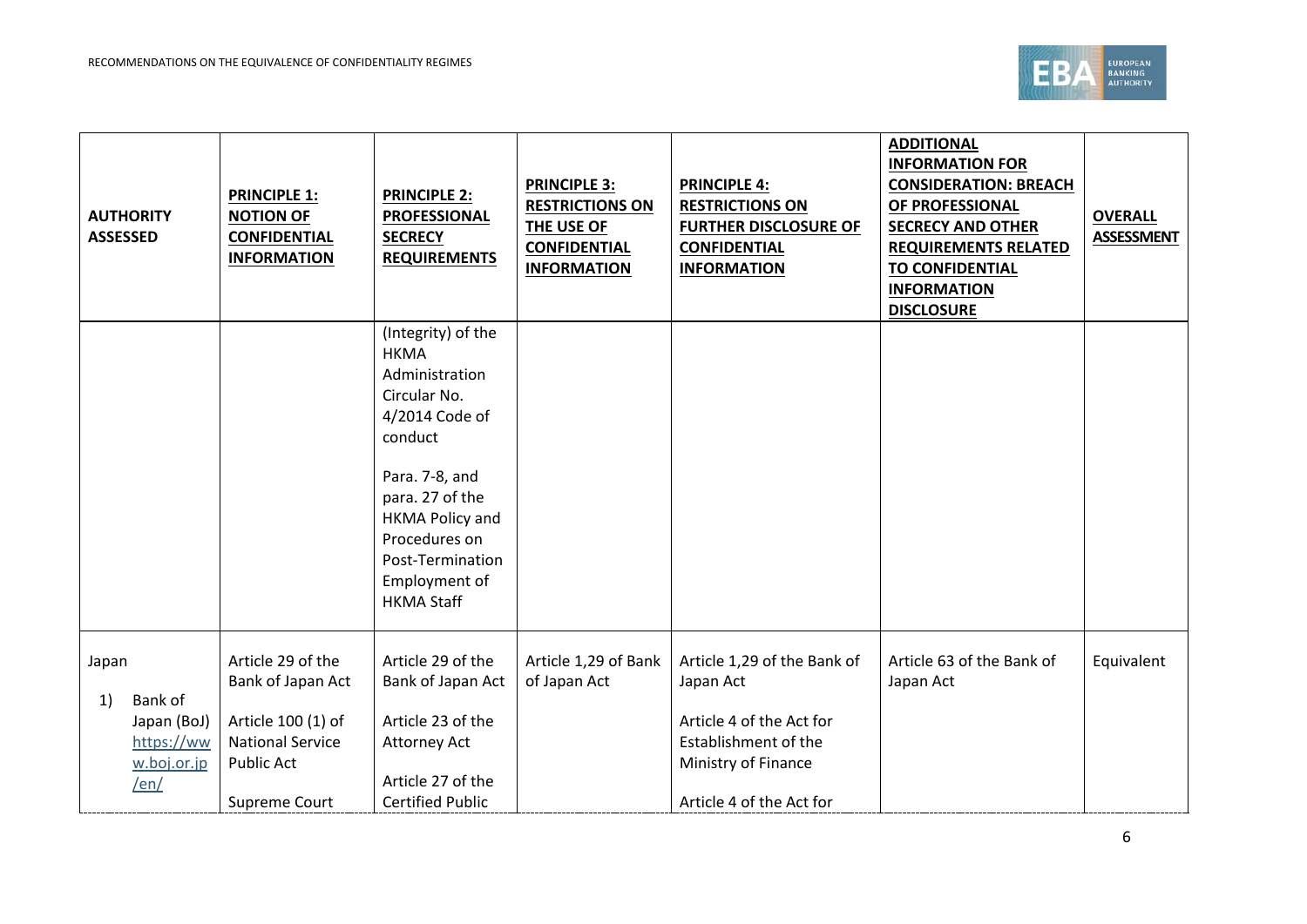

|    | <b>AUTHORITY</b><br><b>ASSESSED</b>                                        | <b>PRINCIPLE 1:</b><br><b>NOTION OF</b><br><b>CONFIDENTIAL</b><br><b>INFORMATION</b>                                                                                                | <b>PRINCIPLE 2:</b><br><b>PROFESSIONAL</b><br><b>SECRECY</b><br><b>REQUIREMENTS</b> | <b>PRINCIPLE 3:</b><br><b>RESTRICTIONS ON</b><br>THE USE OF<br><b>CONFIDENTIAL</b><br><b>INFORMATION</b>            | <b>PRINCIPLE 4:</b><br><b>RESTRICTIONS ON</b><br><b>FURTHER DISCLOSURE OF</b><br><b>CONFIDENTIAL</b><br><b>INFORMATION</b>                                                                                                                                                                                                                                           | <b>ADDITIONAL</b><br><b>INFORMATION FOR</b><br><b>CONSIDERATION: BREACH</b><br>OF PROFESSIONAL<br><b>SECRECY AND OTHER</b><br><b>REQUIREMENTS RELATED</b><br><b>TO CONFIDENTIAL</b><br><b>INFORMATION</b><br><b>DISCLOSURE</b> | <b>OVERALL</b><br><b>ASSESSMENT</b> |
|----|----------------------------------------------------------------------------|-------------------------------------------------------------------------------------------------------------------------------------------------------------------------------------|-------------------------------------------------------------------------------------|---------------------------------------------------------------------------------------------------------------------|----------------------------------------------------------------------------------------------------------------------------------------------------------------------------------------------------------------------------------------------------------------------------------------------------------------------------------------------------------------------|--------------------------------------------------------------------------------------------------------------------------------------------------------------------------------------------------------------------------------|-------------------------------------|
|    |                                                                            | Sentence (only<br>available in<br>Japanese)<br>Judgement date:<br>May 31, 1978; Case<br>number: 1976 (A)<br>1581;<br>http://www.courts.<br>go.jp/app/hanrei j<br>p/detail2?id=51114 | <b>Accountants Act</b><br>(courtesy<br>translation<br>provided by BoJ)              |                                                                                                                     | Establishment of the<br><b>Financial Services Agency</b><br>Articles 22, 23, 34 of the<br>Deposit Insurance Act<br>Article 1-3 of the Internal<br>Rule on Treatment of<br>Confidential Information<br>Received from Foreign<br><b>Authorities</b><br>Article 190, 197, 220 of the<br>Code of Civil Procedure<br>Art. 218 of the Code of<br><b>Criminal Procedure</b> |                                                                                                                                                                                                                                |                                     |
| 2) | Japan<br>Financial<br><b>Services</b><br>Agency<br>$(JFSA)$ -<br>http://ww | Article<br>100(1)National<br><b>Public Service Act</b><br>(NPSA)<br>Supreme Court<br>Sentence (only                                                                                 | Article 100(1) of<br>the National<br><b>Public Service Act</b>                      | Article 100(1) of<br>the National Public<br>Service Act<br>Article 4 of the Act<br>for Establishment<br>of the JFSA | Article 191, 197, 223 of the<br>Code of Civil Procedure<br>- Article 103, 144 of the<br>Code of Criminal Procedure<br>Article 97 (5), (6) of the                                                                                                                                                                                                                     | Article 82 and Article 109<br>of the National Public<br>Service Act                                                                                                                                                            | Equivalent                          |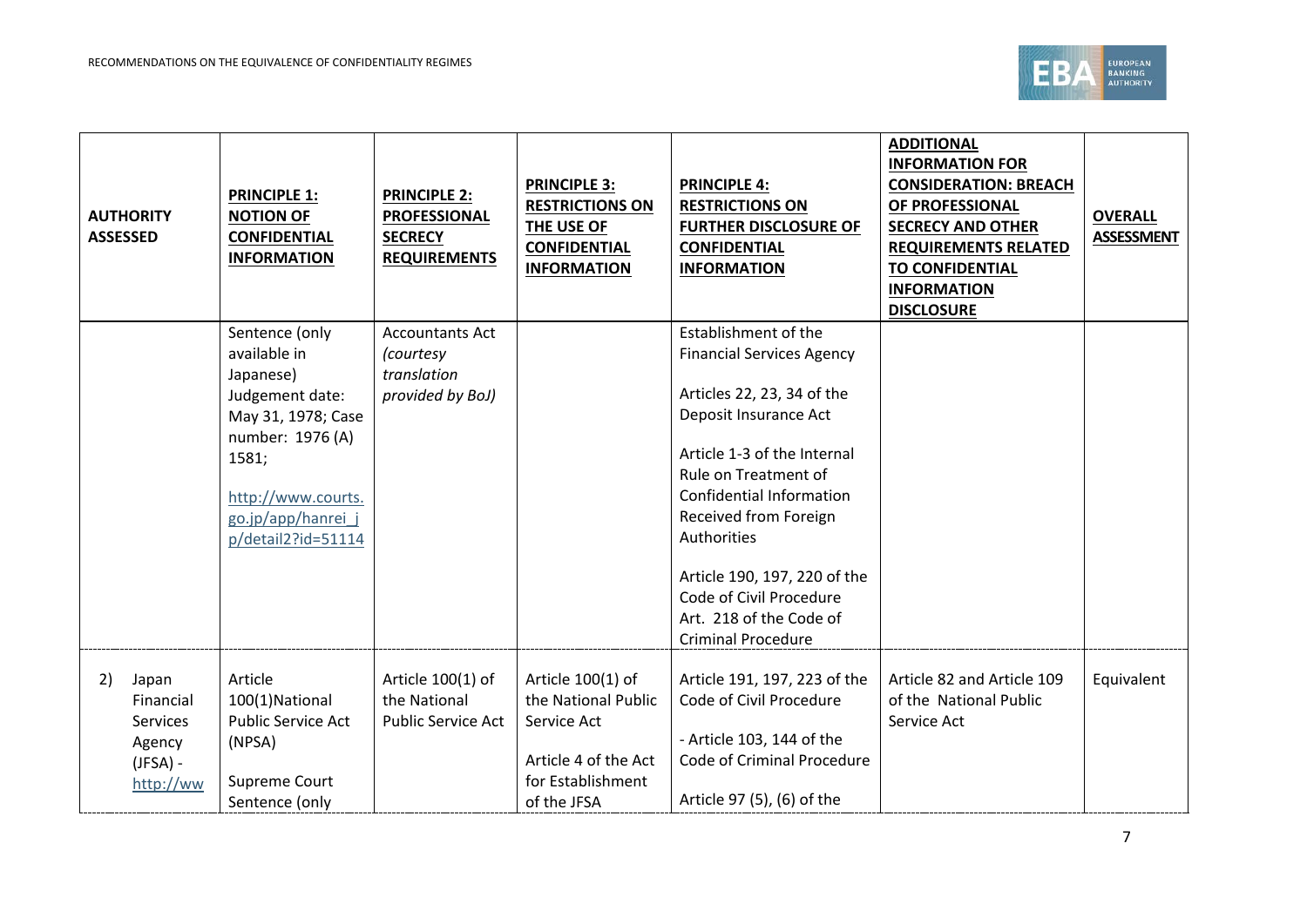

| <b>AUTHORITY</b><br><b>ASSESSED</b>                                                                                         | <b>PRINCIPLE 1:</b><br><b>NOTION OF</b><br><b>CONFIDENTIAL</b><br><b>INFORMATION</b>                                                                                                 | <b>PRINCIPLE 2:</b><br><b>PROFESSIONAL</b><br><b>SECRECY</b><br><b>REQUIREMENTS</b>                                                                                 | <b>PRINCIPLE 3:</b><br><b>RESTRICTIONS ON</b><br>THE USE OF<br><b>CONFIDENTIAL</b><br><b>INFORMATION</b>                                                                       | <b>PRINCIPLE 4:</b><br><b>RESTRICTIONS ON</b><br><b>FURTHER DISCLOSURE OF</b><br><b>CONFIDENTIAL</b><br><b>INFORMATION</b>                                                                                              | <b>ADDITIONAL</b><br><b>INFORMATION FOR</b><br><b>CONSIDERATION: BREACH</b><br>OF PROFESSIONAL<br><b>SECRECY AND OTHER</b><br><b>REQUIREMENTS RELATED</b><br><b>TO CONFIDENTIAL</b><br><b>INFORMATION</b><br><b>DISCLOSURE</b> | <b>OVERALL</b><br><b>ASSESSMENT</b> |
|-----------------------------------------------------------------------------------------------------------------------------|--------------------------------------------------------------------------------------------------------------------------------------------------------------------------------------|---------------------------------------------------------------------------------------------------------------------------------------------------------------------|--------------------------------------------------------------------------------------------------------------------------------------------------------------------------------|-------------------------------------------------------------------------------------------------------------------------------------------------------------------------------------------------------------------------|--------------------------------------------------------------------------------------------------------------------------------------------------------------------------------------------------------------------------------|-------------------------------------|
| w.fsa.go.jp<br>/en/                                                                                                         | available in<br>Japanese)<br>Judgement date:<br>May 31, 1978<br>Case number:<br>1976 (A) 1581<br>http://www.courts.<br>go.jp/app/hanrei j<br>p/detail2?id=51114                      |                                                                                                                                                                     | (AEJFSA) - courtesy<br>translation<br>provided by JFSA<br>Chapter III, Article<br>3.1.1 of the JFSA<br>Information<br>Security Policy,<br>(only available in<br>Japanese)      | Labor Bank Act<br>Article 37 of Deposit<br>Insurance Act<br>Act on International<br>Assistance in Investigation<br>and Other Related Matters<br>Implementing rules on<br>grading and handling of<br>information, Art. 7 |                                                                                                                                                                                                                                |                                     |
| Kosovo<br>Central Bank of<br>the Republic of<br>Kosovo<br>(Banka Qendrore<br>e Republikës së<br>Kosovës;<br>Centralna Banka | Articles 74, 23 (4)<br>of Law No. 03/L-<br>209 on Central<br>Bank of the<br>Republic of Kosovo<br>Articles 4 and 9 of<br>the Central Bank of<br>the Republic of<br>Kosovo - Internal | Articles 74, and<br>23 (4) of Law No.<br>03/L-209 on<br>Central Bank of<br>the Republic of<br>Kosovo<br>Articles 18 and 22<br>of Central Bank of<br>the Republic of | Articles 8 (1), 32<br>(4), and 74 of Law<br>No. 03/L-209 on<br>Central Bank of the<br>Republic of Kosovo<br>Article 79 (1) of<br>Law No. 04/L-093<br>on Banks,<br>Microfinance | Articles 32 (4), 74 (1) and<br>(2) of Law No. 03/L-209 on<br>Central Bank of the<br>Republic of Kosovo<br>Article 21 of Central Bank<br>of the Republic of Kosovo -<br>Internal Rule on<br>Confidentiality, 03 October  | Article 203 of Code No.<br>04/L-082 Criminal Code of<br>the Republic of Kosovo<br>Article 25 of Central Bank<br>of the Republic of Kosovo -<br>Internal Rule on<br>Confidentiality, 03<br>October 2014                         | Equivalent                          |